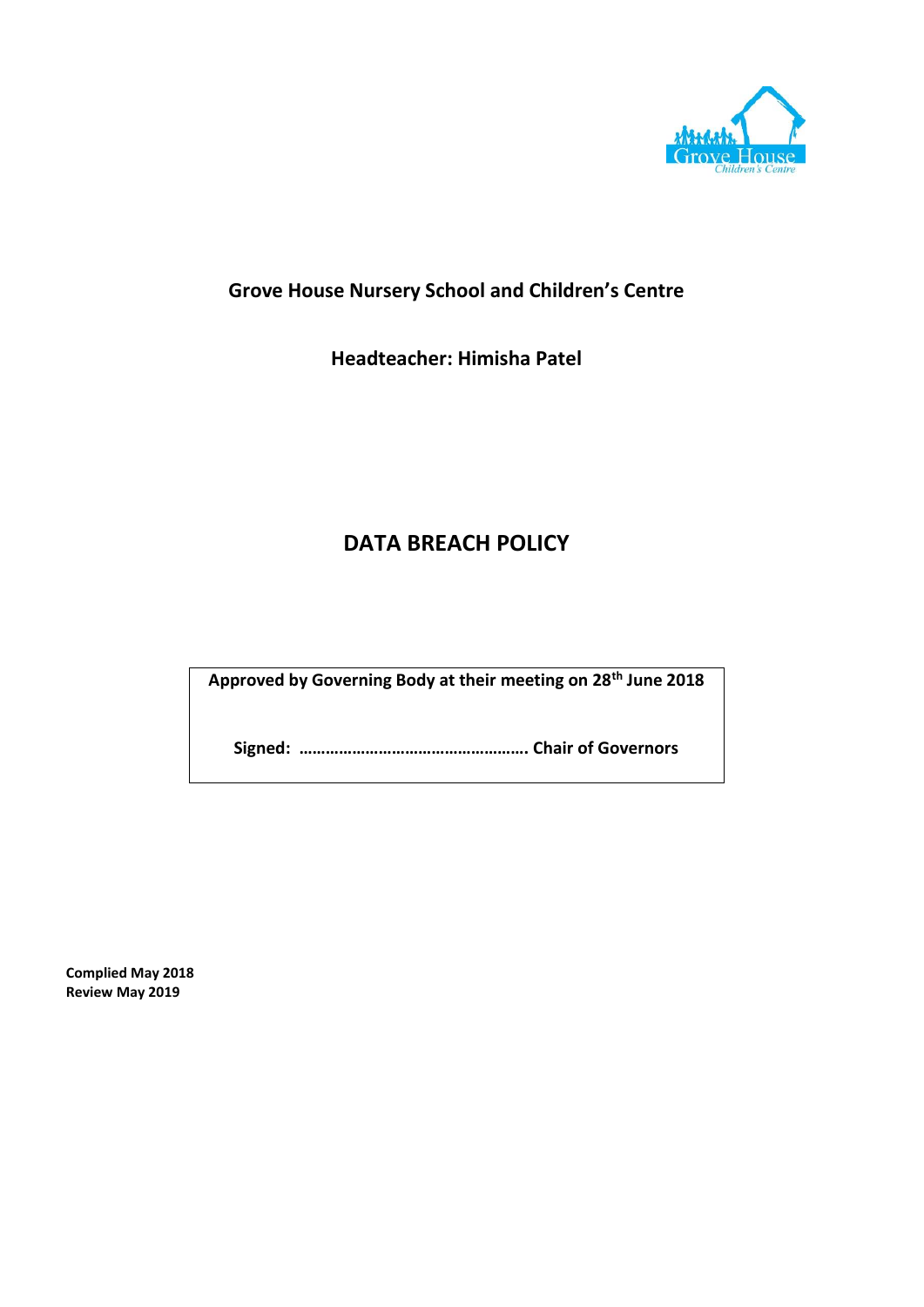#### **DATA BREACH POLICY**

The General Data Protection Regulation (GDPR) aims to protect the rights of individuals about whom data is obtained, stored, processed or supplied and requires that organisations take appropriate security measures against unauthorised access, alteration, disclosure or destruction of personal data.

The GDPR places obligations on staff to report actual or suspected data breaches and our procedure for dealing with breaches is set out below. All members of staff are required to familiarise themselves with its content and comply with the provisions contained in it. Training will be provided to all staff to enable them to carry out their obligations within this policy.

Data Processors will be provided with a copy of this policy and will be required to notify the School of any data breach without undue delay after becoming aware of the data breach. Failure to do so may result in a breach to the terms of the processing agreement.

Breach of this policy will be treated as a disciplinary offence which may result in disciplinary action under the School's Disciplinary Policy and Procedure up to and including summary dismissal depending on the seriousness of the breach.

This policy does not form part of any individual's terms and conditions of employment with the School and is not intended to have contractual effect. Changes to data protection legislation will be monitored and further amendments may be required to this policy in order to remain compliant with legal obligations.

#### **Definitions**

#### **Personal Data**

Personal data is any information relating to an individual where the individual can be identified (directly or indirectly) from that data alone or in combination with other identifiers we possess or can reasonably access. This includes special category data and pseudonymised personal data but excludes anonymous data or data that has had the identity of an individual permanently removed.

Personal data can be factual (for examples a name, email address, location or date of birth) or an opinion about that person's actions or behaviour.

Personal data will be stored either electronically or as part of a structured manual filing system in such a way that it can be retrieved automatically by reference to the individual or criteria relating to that individual.

## **Special Category Data**

Previously termed "Sensitive Personal Data", Special Category Data is similar by definition and refers to data concerning an individual's racial or ethnic origin, political or religious beliefs, trade union membership, physical and mental health, sexuality, biometric or genetic data and personal data relating to criminal offences and convictions.

#### **Personal Data Breach**

A personal data breach is a breach of security leading to the accidental or unlawful destruction, loss, alteration, unauthorised disclosure of, or access to, personal data or special category data transmitted, stored or otherwise processed.

#### **Data Subject**

Person to whom the personal data relates.

#### **ICO**

ICO is the Information Commissioner's Office, the UK's independent regulator for data protection and information.

#### **Responsibility**

The Headteacher has overall responsibility for breach notification within the School. They are responsible for ensuring breach notification processes are adhered to by all staff and are the designated point of contact for personal data breaches.

In the absence of the Headteacher, please do contact the Deputy Headteacher.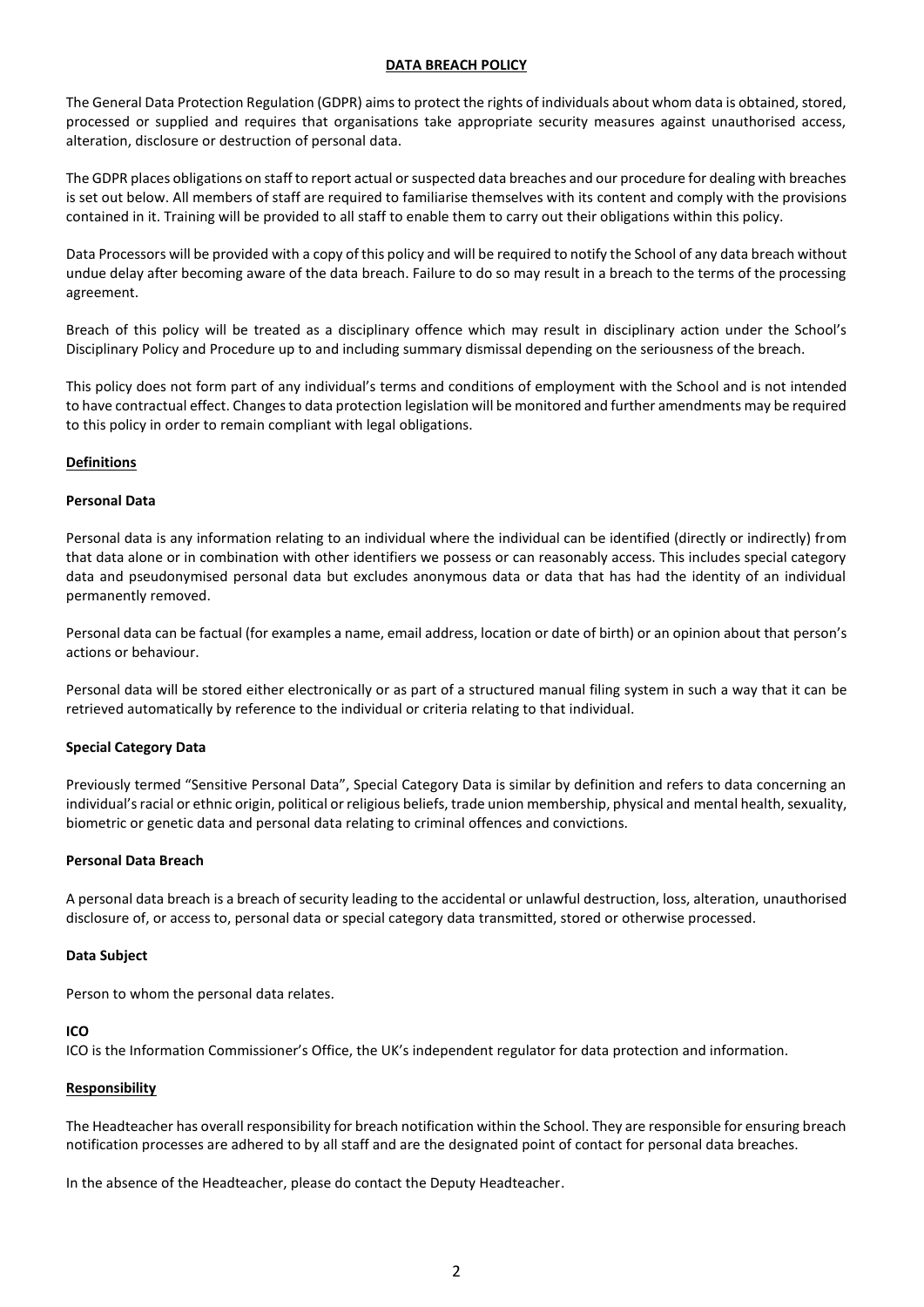The Data Protection Officer (DPO) is responsible for overseeing this policy and developing data-related policies and guidelines.

Please contact the DPO with any questions about the operation of this policy or the GDPR or if you have any concerns that this policy is not being or has not been followed.

The DPO's contact details are set out below: -

Data Protection Officer: Craig Stilwell Address: Judicium Consulting Ltd, 72 Cannon Street, London, EC4N 6AE Email[: dataservices@judicium.com](mailto:dataservices@judicium.com) Telephone: 0203 326 9174

#### **Security and Data-Related Policies**

Staff should refer to the following policies that are related to this data protection policy: - Security Policy which sets out the School's guidelines and processes on keeping personal data secure against loss and misuse.

Data Protection Policy which sets out the School's obligations under GDPR about how they process personal data.

These policies are also designed to protect personal data and can be found in the policies file.

#### **Data Breach Procedure**

#### **What Is A Personal Data Breach?**

A personal data breach is a breach of security leading to the accidental or unlawful destruction, loss, alteration, unauthorised disclosure of, or access to, personal data or special category data transmitted, stored or otherwise processed.

Examples of a data breach could include the following (but are not exhaustive): -

- Loss or theft of data or equipment on which data is stored, for example loss of a laptop or a paper file (this includes accidental loss);
- Inappropriate access controls allowing unauthorised use;
- Equipment failure;
- Human error (for example sending an email or SMS to the wrong recipient);
- Unforeseen circumstances such as a fire or flood;
- Hacking, phishing and other "blagging" attacks where information is obtained by deceiving whoever holds it.

## **When Does It Need To Be Reported?**

The School must notify the ICO of a data breach where it is likely to result in a risk to the rights and freedoms of individuals. This means that the breach needs to be more than just losing personal data and if unaddressed the breach is likely to have a significant detrimental effect on individuals.

Examples of where the breach may have a significant effect includes: -

- potential or actual discrimination;
- potential or actual financial loss;
- potential or actual loss of confidentiality;
- risk to physical safety or reputation;
- exposure to identity theft (for example through the release of non-public identifiers such as passport details);
- the exposure of the private aspect of a person's life becoming known by others.

If the breach is likely to result in a high risk to the rights and freedoms of individuals then the individuals must also be notified directly.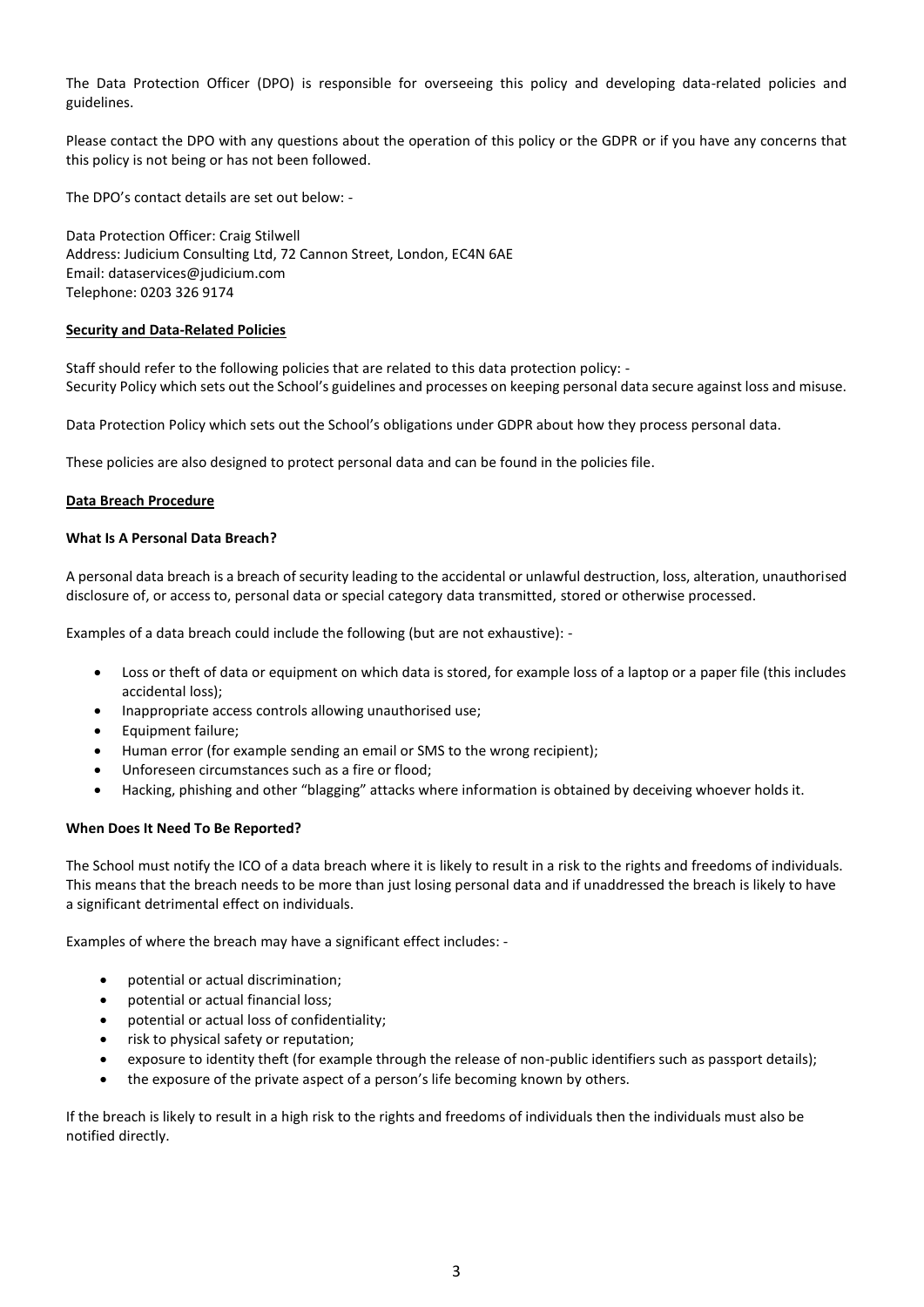#### **Reporting A Data Breach**

If you know or suspect a personal data breach has occurred or may occur which meets the criteria above, you should: -

- Complete a data breach report form (which can be obtained from the office);
- Email the completed form to Himisha Patel.

Where appropriate, you should liaise with your line manager about completion of the data report form. Breach reporting is encouraged throughout the School and staff are expected to seek advice if they are unsure as to whether the breach should be reported and/or could result in a risk to the rights and freedom of individuals. They can seek advice from the Headteacher or the DPO.

Once reported, you should not take any further action in relation to the breach. In particular you must not notify any affected individuals or regulators or investigate further. The headteacher will acknowledge receipt of the data breach report form and take appropriate steps to deal with the report in collaboration with the DPO.

#### **Managing and Recording The Breach**

On being notified of a suspected personal data breach, the Headteacher will notify the DPO. Collectively they will take immediate steps to establish whether a personal data breach has in fact occurred. If so they will take steps to:-

- Where possible, contain the data breach;
- As far as possible, recover, rectify or delete the data that has been lost, damaged or disclosed;
- Assess and record the breach in the School's data breach register;
- Notify the ICO;
- Notify data subjects affected by the breach;
- Notify other appropriate parties to the breach;
- Take steps to prevent future breaches.

## **Notifying the ICO**

The Headteacher will notify the ICO when a personal data breach has occurred which is likely to result in a risk to the rights and freedoms of individuals.

This will be done without undue delay and, where possible, within 72 hours of becoming aware of the breach. If the School are unsure of whether to report a breach, the assumption will be to report it.

Where the notification is not made within 72 hours of becoming aware of the breach, written reasons will be recorded as to why there was a delay in referring the matter to the ICO.

## **Notifying Data Subjects**

Where the data breach is likely to result in a high risk to the rights and freedoms of data subjects, the Headteacher will notify the affected individuals without undue delay including the name and contact details of the DPO and ICO, the likely consequences of the data breach and the measures the School have (or intended) to take to address the breach.

When determining whether it is necessary to notify individuals directly of the breach, the Headteacher will co-operate with and seek guidance from the DPO, the ICO and any other relevant authorities (such as the police).

If it would involve disproportionate effort to notify the data subjects directly (for example, by not having contact details of the affected individual) then the School will consider alternative means to make those affected aware (for example by making a statement on the School website).

## **Notifying Other Authorities**

The School will need to consider whether other parties need to be notified of the breach. For example: -

- Insurers;
- Parents: